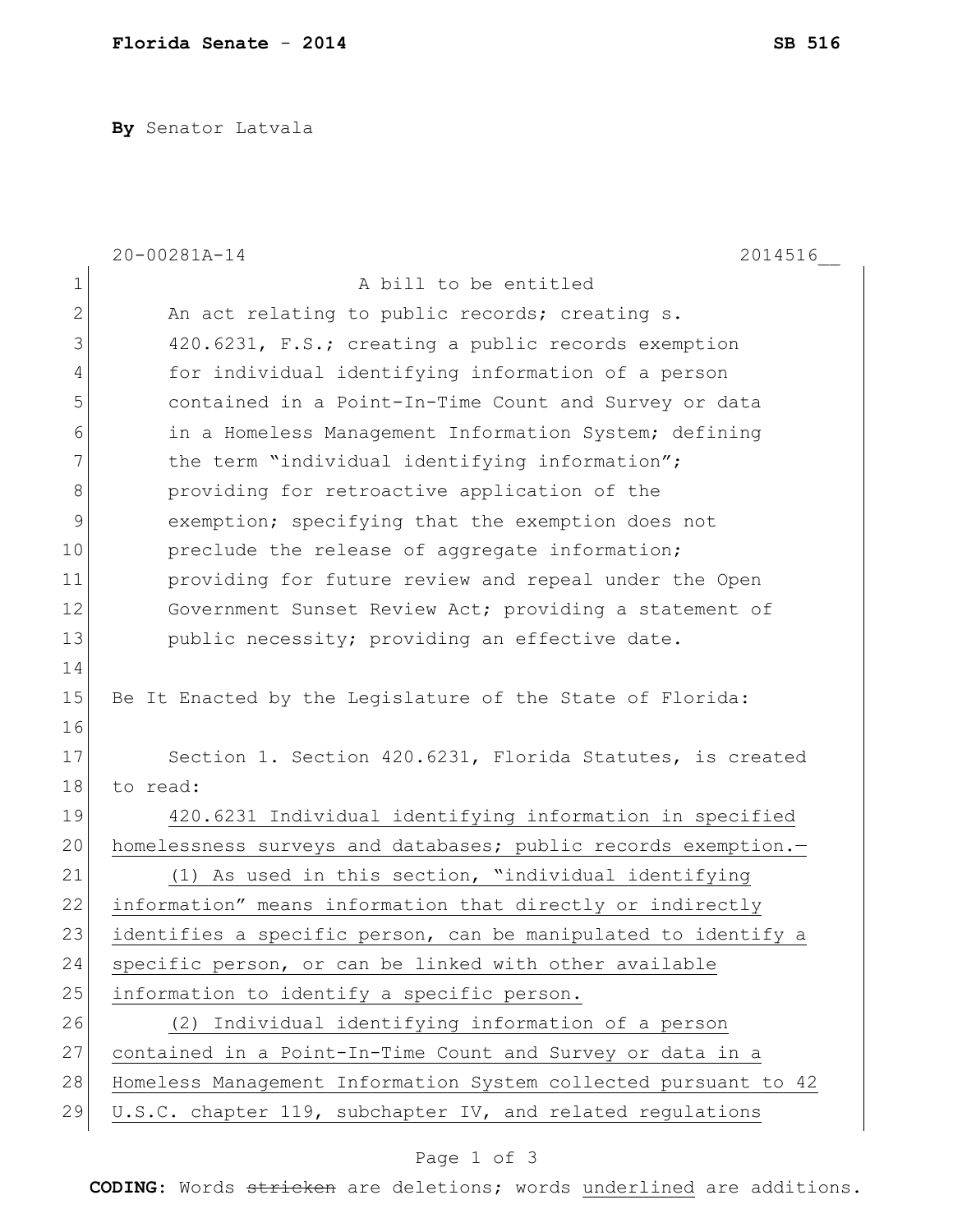|    | 20-00281A-14<br>2014516                                          |
|----|------------------------------------------------------------------|
| 30 | provided in 24 C.F.R. part 91, is exempt from s. 119.07(1) and   |
| 31 | s. 24(a), Art. I of the State Constitution. This exemption       |
| 32 | applies to such information held before, on, or after the        |
| 33 | effective date of this section.                                  |
| 34 | (3) This section does not preclude the release in the            |
| 35 | aggregate of information from a Point-In-Time Count and Survey   |
| 36 | or data in a Homeless Management Information System which does   |
| 37 | not disclose individual identifying information of a person.     |
| 38 | (4) This section is subject to the Open Government Sunset        |
| 39 | Review Act in accordance with s. 119.15 and shall stand repealed |
| 40 | on October 2, 2019, unless reviewed and saved from repeal        |
| 41 | through reenactment by the Legislature.                          |
| 42 | Section 2. The Legislature finds that it is a public             |
| 43 | necessity that individual identifying information of a person    |
| 44 | contained in a Point-In-Time Count and Survey or data in a       |
| 45 | Homeless Management Information System collected pursuant to 42  |
| 46 | U.S.C. chapter 119, subchapter IV, and related regulations       |
| 47 | provided in 24 C.F.R. part 91, be made exempt from public        |
| 48 | records requirements. Pursuant to 42 U.S.C. s. 11363, the        |
| 49 | Secretary of Housing and Urban Development is required to        |
| 50 | instruct service providers not to disclose personally            |
| 51 | identifying information about any client for purposes of the     |
| 52 | Homeless Management Information System, which includes Point-In- |
| 53 | Time Count and Survey information. The public release of such    |
| 54 | sensitive information could lead to discrimination against or    |
| 55 | ridicule of such individuals and could make them reluctant to    |
| 56 | seek assistance for themselves or their family members. The      |
| 57 | public release of such information may put affected individuals  |
| 58 | at greater risk of injury as a significant proportion of such    |

## Page 2 of 3

**CODING**: Words stricken are deletions; words underlined are additions.